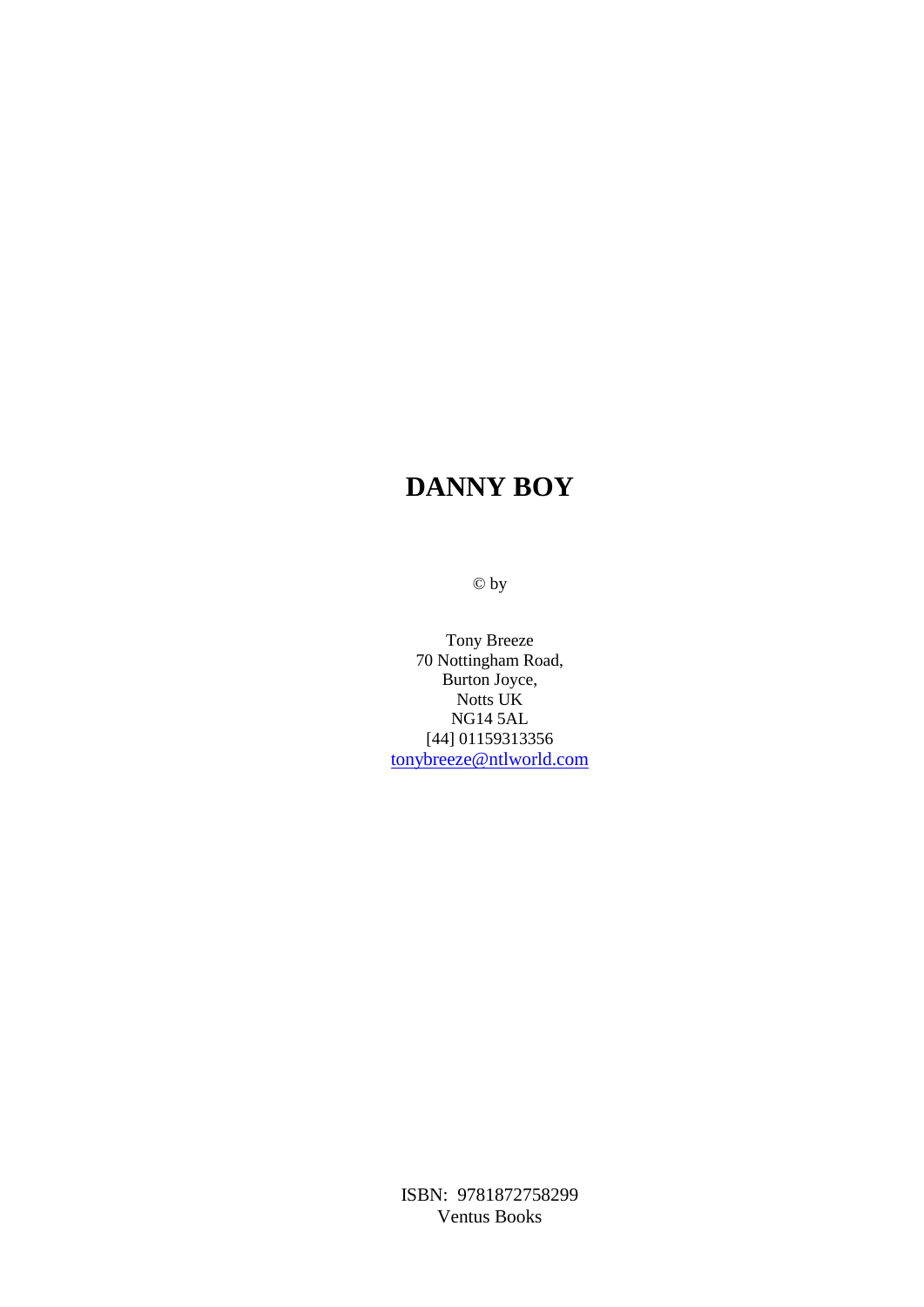Performances or readings of this play may not legally take place before an audience without a licence obtainable on application to:

Ventus Books 70 Nottingham Road Burton Joyce Notts NG14 5AL (0115-9313356) tonybreeze@ntlworld.com

To avoid possible disappointment application should be made, preferably in writing, as early as possible stating :-

- (i) Name and address of applicant
- (ii) Name and address of society
- (iii) Name and address of theatre or hall where the performances would be held
- (iv) Times and dates of performances

A fee will be charged for this licence which must be paid prior to the first performance otherwise the licence is automatically cancelled and the performance becomes illegal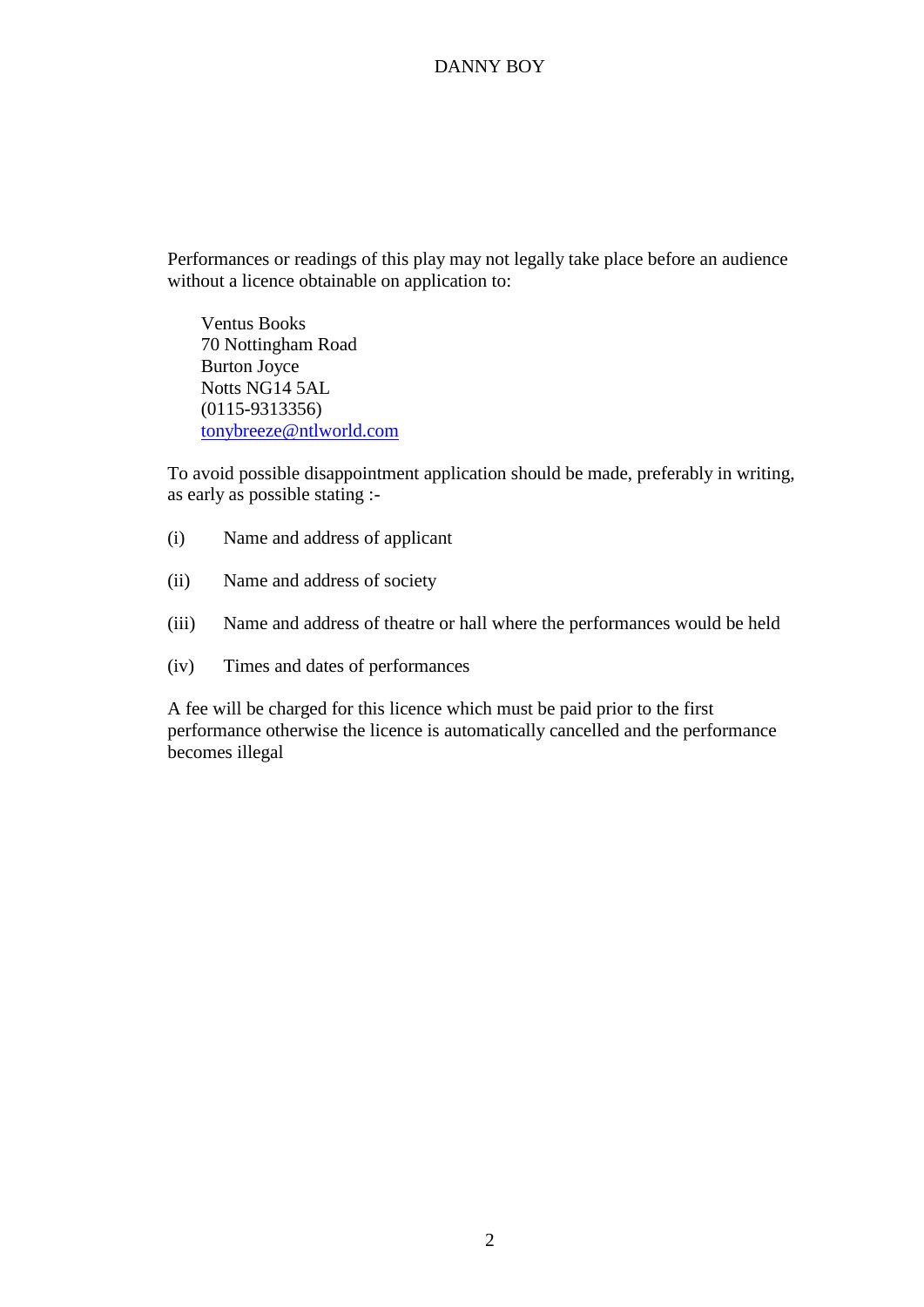#### **CHARACTERS**

DANNY MORGAN, twenty year old part-time soldier.

MR. BRAMHALL, pompous area manager.

MISS PRINGLE, frosty-faced manageress of shoe shop.

DAVE, Danny's lecherous mate.

SUSAN, Danny's girlfriend.

MAM, gentle mannered northern lady.

DAD, antagonistic stepfather.

MAJOR THOMAS, Territorial officer.

(Apart from Danny it is possible to double the other male and female characters thereby reducing the cast to three in number)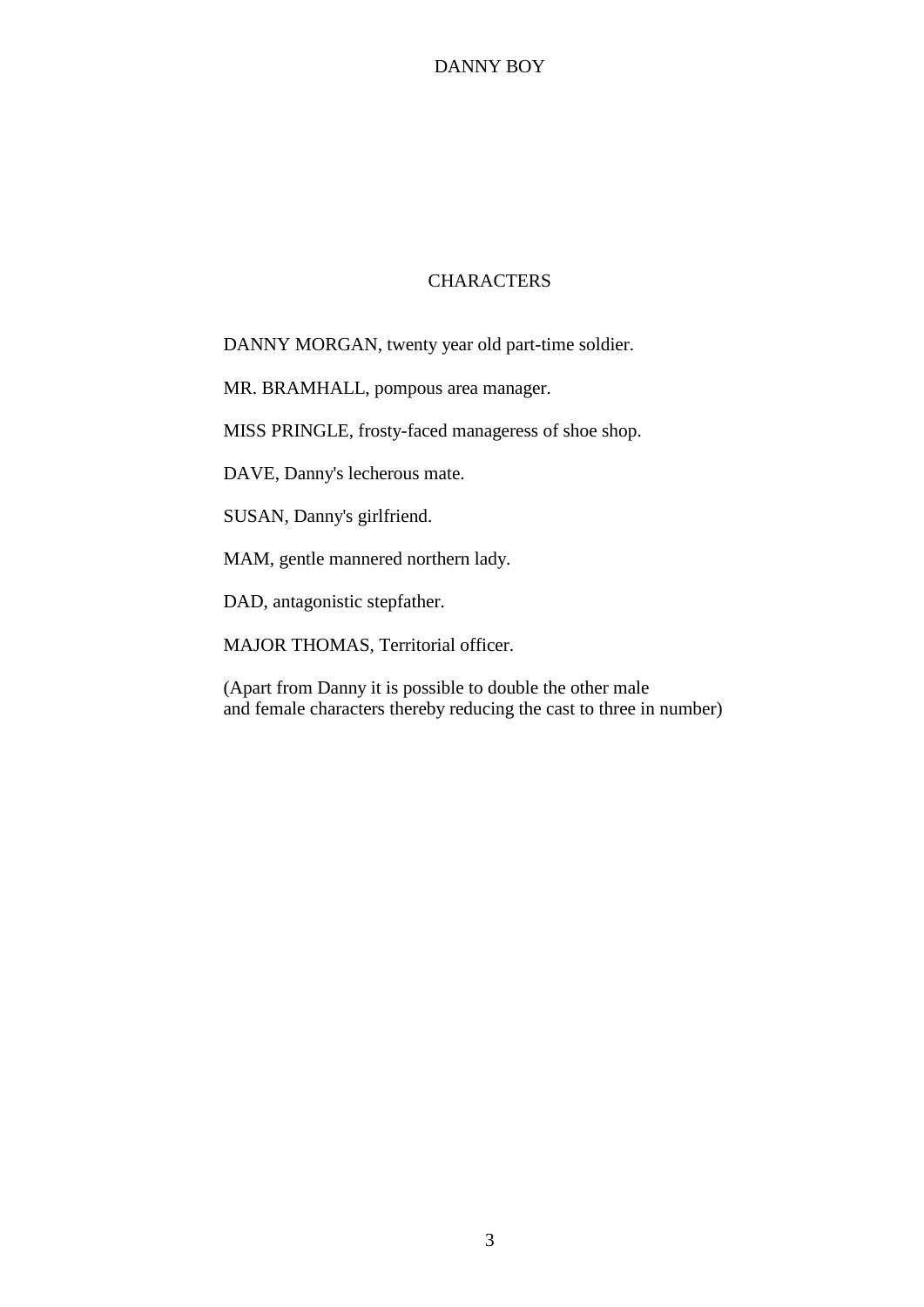# PROPS AND CLOTHING LIST

| <b>DANNY</b>        | Army clothing, army rucksack, map case, coin, sheath knife on belt,<br>prop to resemble mouse (kept in rucksack). |
|---------------------|-------------------------------------------------------------------------------------------------------------------|
| MR. BRAMHALL        | Suit worthy of area manager, cigar.                                                                               |
| <b>MISS PRINGLE</b> | Black dress, black spectacles, clipboard.                                                                         |
| <b>DAVE</b>         | Boiler suit, chewing gum.                                                                                         |
| <b>SUSAN</b>        | Raincoat (covering party dress).                                                                                  |
| <b>MAM</b>          | Overcoat, headscarf, handbag with purse containing money.                                                         |
| <b>DAD</b>          | Overcoat, scarf, flat cap.                                                                                        |
| <b>MAJOR THOMAS</b> | Officer's uniform, cap, cane.                                                                                     |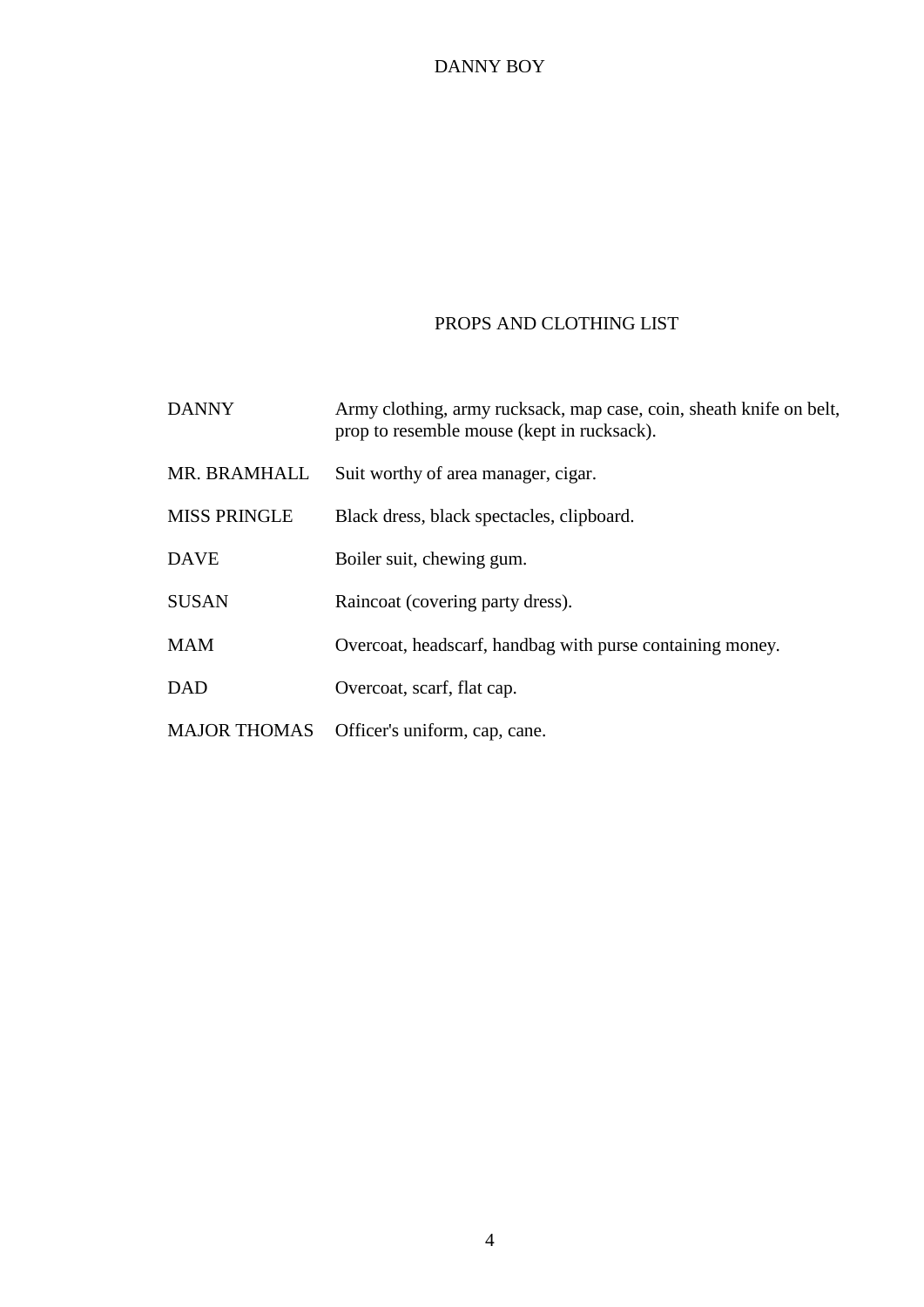"DANNY BOY" was born when the author read the following small clip in a newspaper :

### "MOORLAND HUNT FOR MISSING TROOPER.

More than 200 people hunted across the rough moor land in Wenslydale, North Yorkshire, yesterday for a part-time soldier, 20 year old Trooper Colin Jones, who vanished during a map-reading exercise a week ago. Police said there was now little hope of finding him alive following several days of bad weather"

In other words the theme of DANNY BOY, the loss of a young man on a weekend exercise, is factual, though the characters are not, having been born in the author's imagination.

The play revolves around a central area of rocks on the moors (created perhaps by throwing an army camouflage net over tables, chairs, etc.) where Danny arrives expecting to find a rendezvous point, and flashbacks are used in two side areas of the stage by means of cross fading the spots. Danny steps into one or the other of the side areas to re-enact the events leading up to his present predicament and in the final part of the play where Danny's mind begins to break down the characters from the past drift into his central area.

The final conflict of mother and Major Thomas urging Danny to either kill or not kill his one source of food (the mouse) needs a lot of rehearsing and must begin with a slow metronome effect building up to the crescendo where Danny throws away his captive.

If the play is tried with just three actors (it is possible) then simple clothing must be used to suggest the characters and in the final lines of the play the two inciters, Mum and Major Thomas must turn their backs on Danny to give the voices of Mum and the stepfather.

TONY BREEZE*.*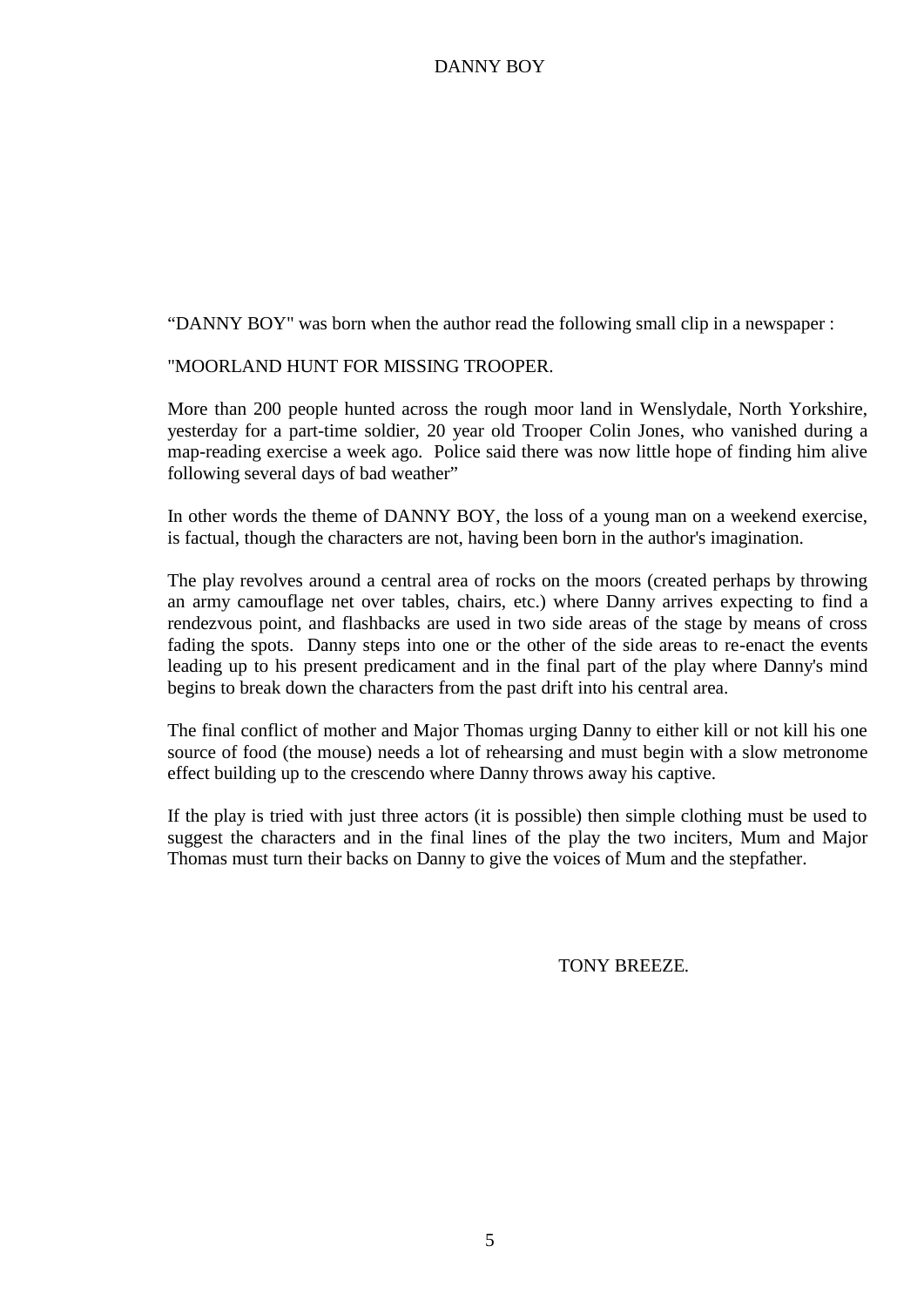*(The action takes place on the moors somewhere in Britain. References to any locations may be changed to suit the playing locality. The stage lights rise. LT 1. There is the sound of the Danny Boy tune being played on a flute. The stage is bare apart from a central outcrop of rocks, which can be easily created using an army camouflage net over desks, chairs, etc. The tune fades to the sound of the wind whistling. DANNY enters through the audience. He is tired and wet, wearing army apparel and carrying an empty rucksack and a map case. As he comes towards the stage he is slowly clapping and chanting a football slogan.)*

DANNY: *Clapping.)* Leeds United! Leeds United! *(He drops his rucksack and slumps exhausted on one of the rocks.)* Phew! You made it son, I didn't think you would but you made it. *(Looking around him.)* Now then, where's he got to? Baron? Sergeant Baron? It's Danny Morgan Sarge... Are you there?... Come on Sarge, it's me last R.V .... Sarge? Stop pratting about, it's wasted on me, I'm shattered, honest I am ... come on you bugger, show yourself...if this is one of your camouflage jobs I think it's marvellous - you're too good for me - but I want to get back ... it'll be dark at this rate ... you've got to get back as well as me you know, if I'm late you're late with me. *(Fed up.)* That's all I needed, fun and games with the sergeant ... I can wait as long as you can, it's no skin off my nose ... I'll probably catch pneumonia if 1 haven't already caught it...come on Serge, there's a queue of brass monkeys out here looking for the welders, I'll be joining 'em soon. Do you want me to start worrying? Is that what you want? All right I'm worried - I've wet me pants - are you satisfied? If you want me to beg I'll beg*. (Drops onto knees.)* I'm on my knees Serge begging, is that sufficient? Bloody sadist! It were right what they said, you were drummed out of the S.S. for cruelty! Sergeant, your favourite Territorial is waiting to go home, d'you hear? *(More thoughtfully.)* You do hear Serge, don't you? *(The thought begins to dawn on him.)* Maybe he i'n't there? Where else is he going to be? Fool's Nook they said, so what's this when it's at home? Then why i'n't he here to meet you? ... Probably gone off for a pee or something ... Maybe you're early? That's it, you're too good for them - or late. *(Taps watch which isn't working properly.)* He might have got fed up and gone back on his own - without me? He wouldn't dare. I don't know though, I can just see his face: "Test of your initiative, Morgan, can't give you everything on a plate now can we?" If he has he'll get a piece of my mind, sergeant or no sergeant. You are at the right place aren't you? *(Checking map)* ... Eighty-five degrees...there i'n't another outcrop like this round here, not so's you'd notice... one way of checking - compass *(Looks for it through pockets)*... where the? *(Checks bag and finds it empty and open)* ... Aw no! I don't believe it - compass, sandwiches, the lot gone - what an idiot! *(He pauses momentarily depressed.)* You needed that son - not to worry, the sergeant'll have one when he gets here... if he gets here. Maybe I should just head for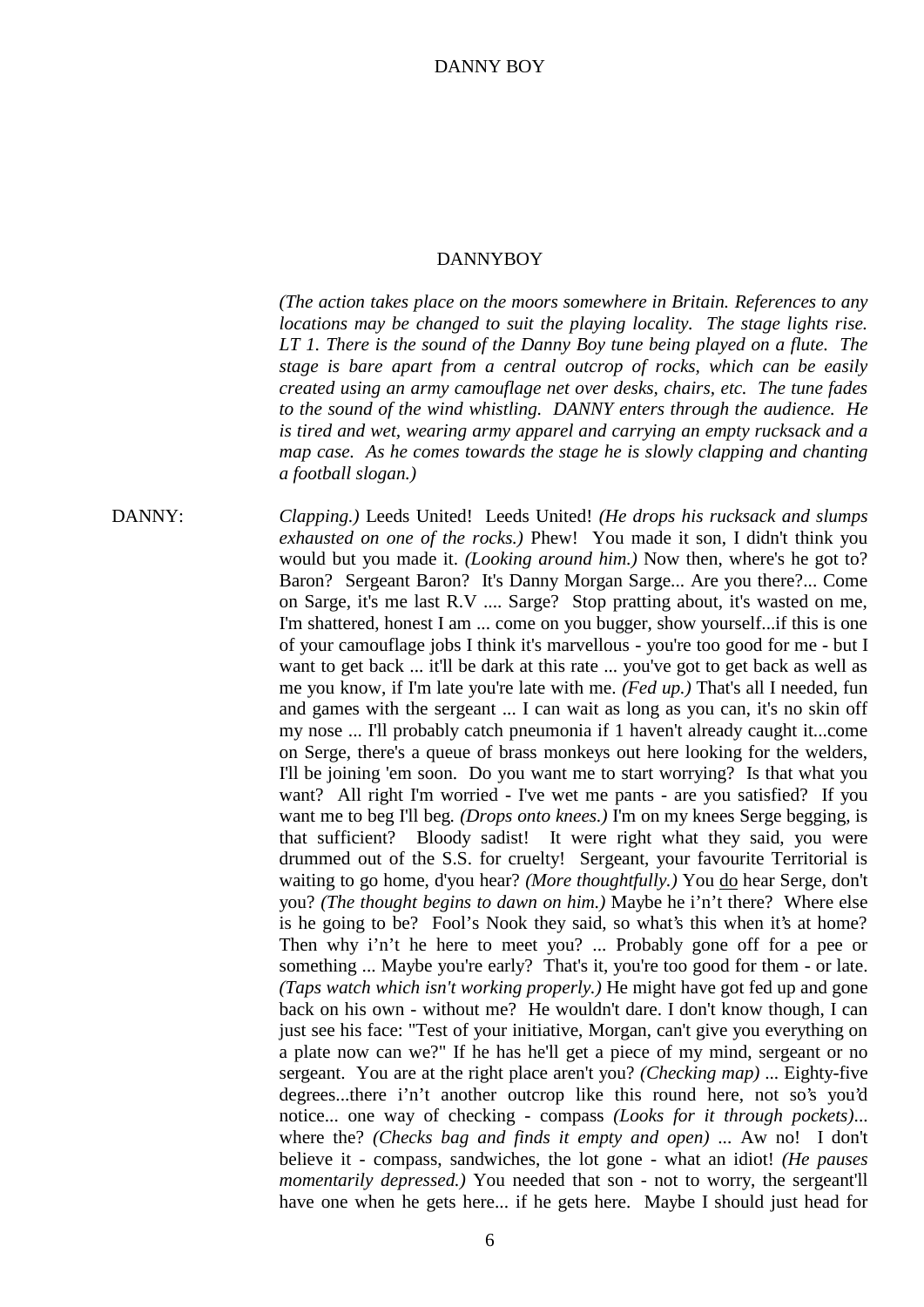civilisation? Can't make me mind up ... I know what you need - a bit of scientific analysis. *(Taking coin out of pocket.)* Heads I stay, tails I go... *(He throws it up into the air but it comes down in a crevice and he can't find it.)* I might have known - I've lost that bugger now. *(Aside to the heavens.)* Have you gone off me or something? I must have trod on a black cat or broken a mirror or something ... can't remember walking under any ladders... What would me Mam tell me to do? "Compromise" that's what she'd say, "If you can - compromise"...Right then - I'll give him ten minutes then I'm off on me own. *(He goes to sit on a rock.)* This is just great ... sitting on top of a mountain in the middle of December, can't think of anything I'd rather be doing ... me Dad'll kill himself when he finds out ... not that he's me real Dad, me Mam married him when I were ten and I never got on with him that well ... It were him who got me me first job, three years ago it were... "Time you got yourself a job," he says. "Is it that late," I says. He says " I don't want any of your lip, your mother's supported you for seventeen years, it's time you supported her for a change. " "I'll buy her a crutch," I says. He didn't like that much but there again there isn't much about me he does like. In the end I went for a job in a shoe shop - it were the area manager I saw... *(DANNY moves to the right of the stage. The stage right area is illuminated.* LT 2.)

- MR. BRAMHALL: What do you want to work in a shoe shop for?
- DANNY: I don't know it's a job i'n't it?
- MR. BRAMHALL: It's a job, yes, but don't you want more out of life than that? Have you no secret ambitions? To be a manager? Or even an area manager like me?
- DANNY: If you like.
- MR. BRAMHALL: But why the shoe trade? You must have a reason. Is it to give yourself a better standard of living? To meet a better class of people? To broaden your intellectual and emotional horizons?
- DANNY: I just want to sell shoes.
- MR. BRAMHALL: Yes but why shoes? Why not televisions or washing machines or even aspidistras?
- DANNY: I can't see there's much call for aspidistras.
- MR. BRAMHALL: You're not trying to be funny I hope?
- DANNY: I'm not, I don't have to try, me mates say I'm funny without trying.
- MR. BRAMHALL: *(Slowly.)* Yes... well ... I think we'll give you the benefit of a six month trial period and we'll see how you get on after that. You can report to Miss Pringle, the manageress, at eight thirty on Monday morning... and by the way Mr. Morgan it is only a minor point but we at Sampsons do like our staff to maintain certain standards of dress.
- DANNY: How d'you mean?

MR. BRAMHALL: Socks.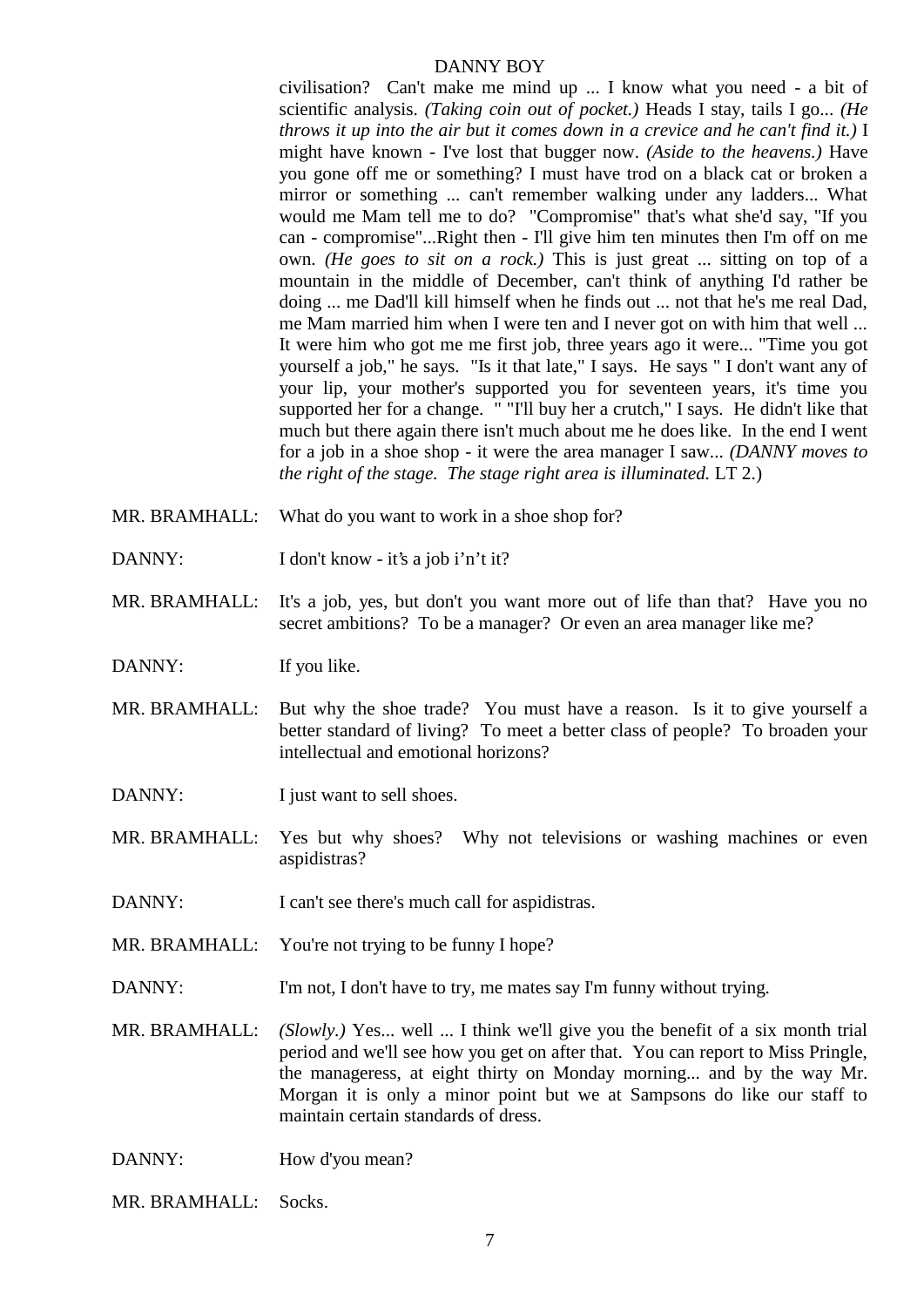| DANNY:                    | Socks?                               |
|---------------------------|--------------------------------------|
| MR. BRAMHALL: Yes, socks. |                                      |
| DANNY:                    | What about them?                     |
|                           | MR. BRAMHALL: You're not wearing any |
|                           | (Exit Mr. BRAMHALL. DANNY            |

*HALL. DANNY moves back to the centre.* **LT** 3.)

DANNY: I wasn't an' all, I'd clean forgotten them in the rush. I spent all that weekend thinking about the coming Monday morning me first job - just imagine it money, real money in me pocket - not something handed out by the dole office ... I worked out all the things I were going to buy - clothes ... stereo ... records... I couldn't make me mind up whether to go for a Rolls-Royce or a two-fifty Suzuki. On the Sunday night I had this dream about the manageress, Miss Pringle... I were picturing in me mind's eye what she would be like ... tall, I thought, and slim, the mature type that wears black dresses and silk underwear ... not like our Susan, she's not what you'd call mature - she keeps putting her chewing gum back in the paper for later on and things like that... I were just dreaming about what Miss Pringle were going to do to me in the stock cupboard when Monday morning comes around sooner than I expected - I'd gone and overlaid and it were well after eight-thirty by the time I got to the shop... You should have seen me face when I got me first look at Miss P - legs like a sparrow and breasts like two fried eggs sliding down a wall!

> *(DANNY walks to stage left where MISS PRINGLE is up a small ladder with a clip board checking stock. DANNY coughs but she takes no notice.* LT **4.)**

DANNY**:** Excuse me.

MISS PRINGLE: I'm afraid we aren't open yet, Sir - nine o'clock we open - if you'd just care to wait outside we'll deal with you immediately upon the stroke of nine.

- DANNY: You don't understand.
- MISS PRINGLE: I understand perfectly well, Sir, you must be in a very great hurry, but we cannot begin serving until nine o'clock - rules are rules as I'm sure you'll appreciate.
- DANNY: But I don't want to buy anything.

MISS PRINGLE: You don't?

- DANNY: No. I've come about the job Mr. Bramhall sent me I'm the new assistant.
- MISS PRINGLE: *(Eyeing him up and down disbelievingly.)* You?
- DANNY: Yes, Mr. Morgan. *(Extends hand which she ignores.)* Danny Morgan. You must be Miss Pringle.
- MISS PRINGLE: You're late.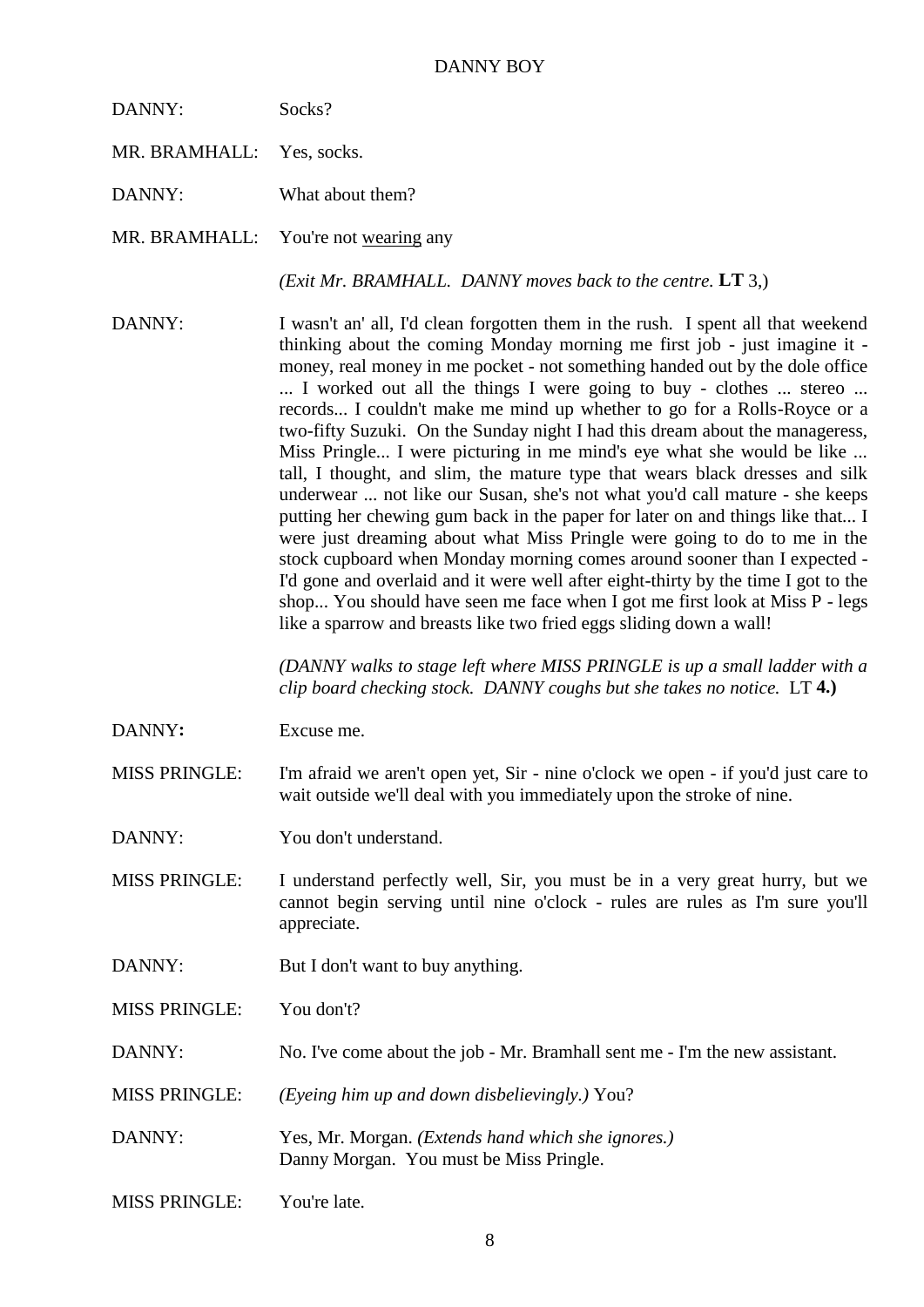DANNY: I know - I overlaid - it won't happen again.

MISS PRINGLE: It won't. Well then I suppose we'd better find you something useful to do have you any previous experience of the retail trade?

DANNY: Sorry?

MISS PRINGLE: Selling .... have you done any selling before?

DANNY: I haven't ... I once had a paper round but I don't suppose...

MISS PRINGLE: Er ... no ... you'll be all right if you just remember that whenever you are in doubt you must seek advice and just remember that the Company is always right.

DANNY: Don't you mean the customer?

MISS PRINGLE: I mean "Company...... there's far too much of this customer's rights business goes on today .... the less they know of their rights the better. Don't worry you'll soon learn, one or two "Procoms" under your belt and you'll see what 1 mean.

DANNY: "Procoms?"

MISS PRINGLE: Professional complainers .... we get lots of them in here..... they spend two or three pounds on a pair of slippers and expect you to be able to dig the garden in them. If you let them they'll be back forever wanting to change things .... just because something's got a little scratch or a seam lose doesn't mean they can waste our time for ever with it ... you've got to be hard with them, call their bluff .... if they start threatening you with solicitors or small claims courts just give me a shout ... I'll soon sort them out.

DANNY: Right.

MISS PRINGLE: You can start by helping Mr. Grainger in the stock room, he's sorting out some of next season's range .... You get half an hour for lunch but you can sort that out with him. *(DANNY starts to move.)* By the way Mr. Morgan, Mr. Bramhall mentioned your unfortunate omission, at the interview, with your footwear.

DANNY: Oh you mean the socks? Yes I'm sorry about that.

MISS PRINGLE: It seems you do not learn easily, Mr. Morgan.

DANNY: I'm all right today, both socks well and truly on ... see.

*(He lifts his trousers to show his socks.)*

- MISS PRINGLE: But what about your shoes, Mr. Morgan?
- DANNY: Shoes, Miss Pringle?
- MISS PRINGLE: Yes, Mr. Morgan, shoes. They are odd are they not?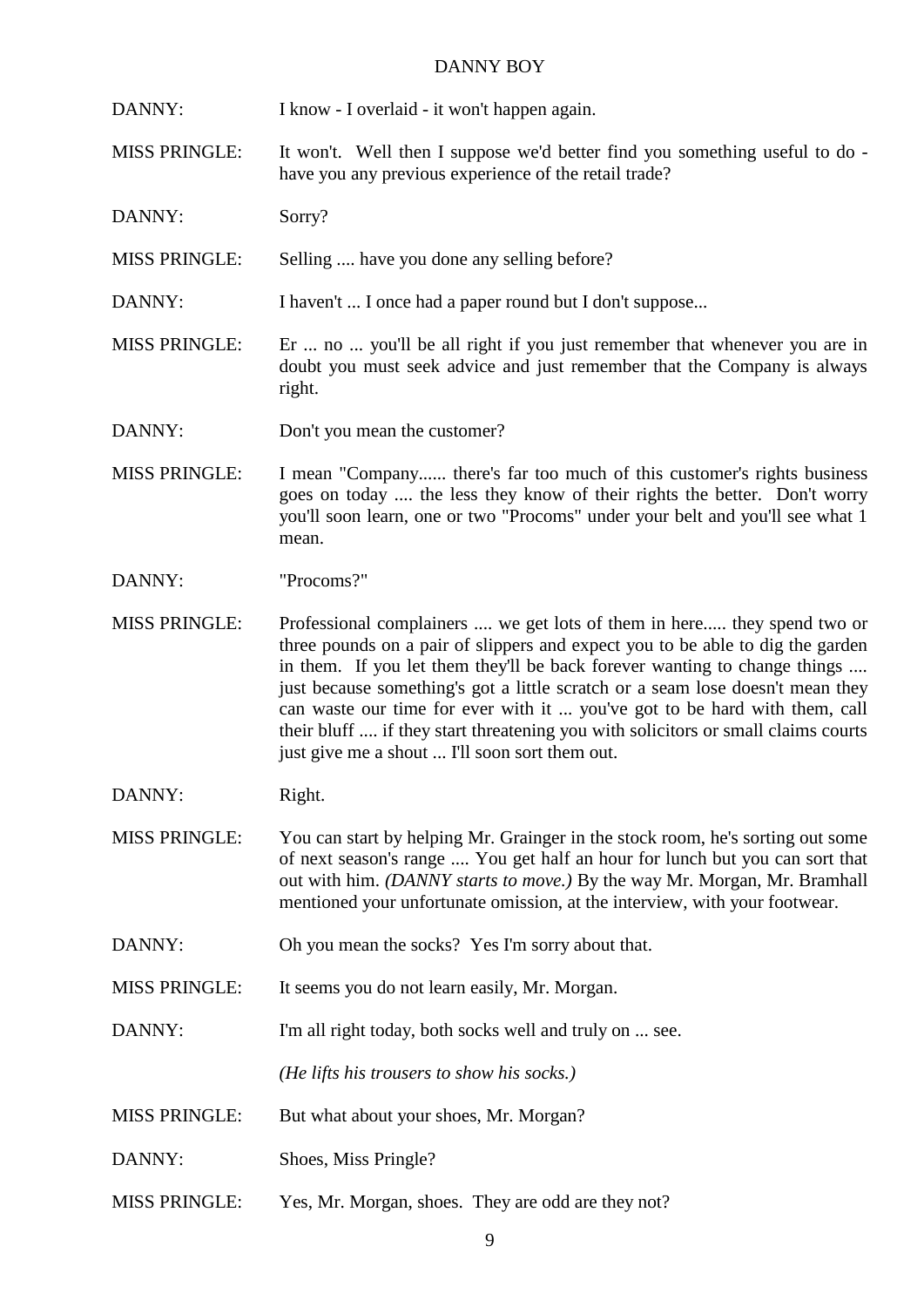DANNY: Oh my God, so they are!

MISS PRINGLE: You'd better select a pair from last season's stock and we can deduct it from your wages. We can't have you selling shoes in odd shoes yourself, now can we?

DANNY: I suppose not.

MISS PRINGLE: Get on with it then.

*(DANNY moves back to the centre and the lights change back to the moors scene.* **LT5.)**

DANNY: So that's where me first weeks wages went. I didn't half feel a burke ... but then I'm used to that by now. There isn't anything, that has to be done that I can't do the wrong way round... I can guarantee it...you imagine a job to do, any job, and 1 can guarantee I'll do it arse about face .... like the toast rack that 1 once made for me Mam at school .... by the time I'd finished it the gaps were that small that you couldn't fit a slice of bread in it .... 1 didn't realise till I got it home .... me Mam weren't bothered though, she just stood there with the toast rack in one hand and the slice of bread in t'other .... she looks at the toast rack and she looks at the bread and you know what she says? "Never mind", she says, "It'll do for letters." She's nice like that, our Mam. I'm not bad at everything though .... take running for instance .... I were one of the best runners we had at our school ... used to win no end of cross-countries .... the trouble were that I were always getting lost... whenever they said turn left and second left I couldn't remember whether they said first left first or second .... and whichever way I chose I were never right. That's why I joined the Territorials, 'cause 1 wanted to be good at something. So when they asked me which one 1 wanted to join I said "I want the best." So they said "S.A.S.?" and I said "Yes." 1 didn't even know what it meant .... they sent me along for load of fitness tests and things and really put me through it, but 1 enjoyed it, see? I enjoy anything that's physical .... in the end they must have thought "We're not going to get rid of this bugger" so they let me join ... me? S.A.S. Territorial .... I ask you. I were right proud .... they promised me a uniform and everything .... the first one 1 told were me best mate Dave

> *(DANNY moves to stage right and that area is lit up. He stands still and is approached by DA VE.* **LT6.)**

- DAVE: What's this then?
- DANNY: What's what?

DAVE: Can't you pluck up courage to go in?

- DANNY: In where?
- DAVE: In chemists of course. Are you shy?
- DANNY: I'm waiting for Susan.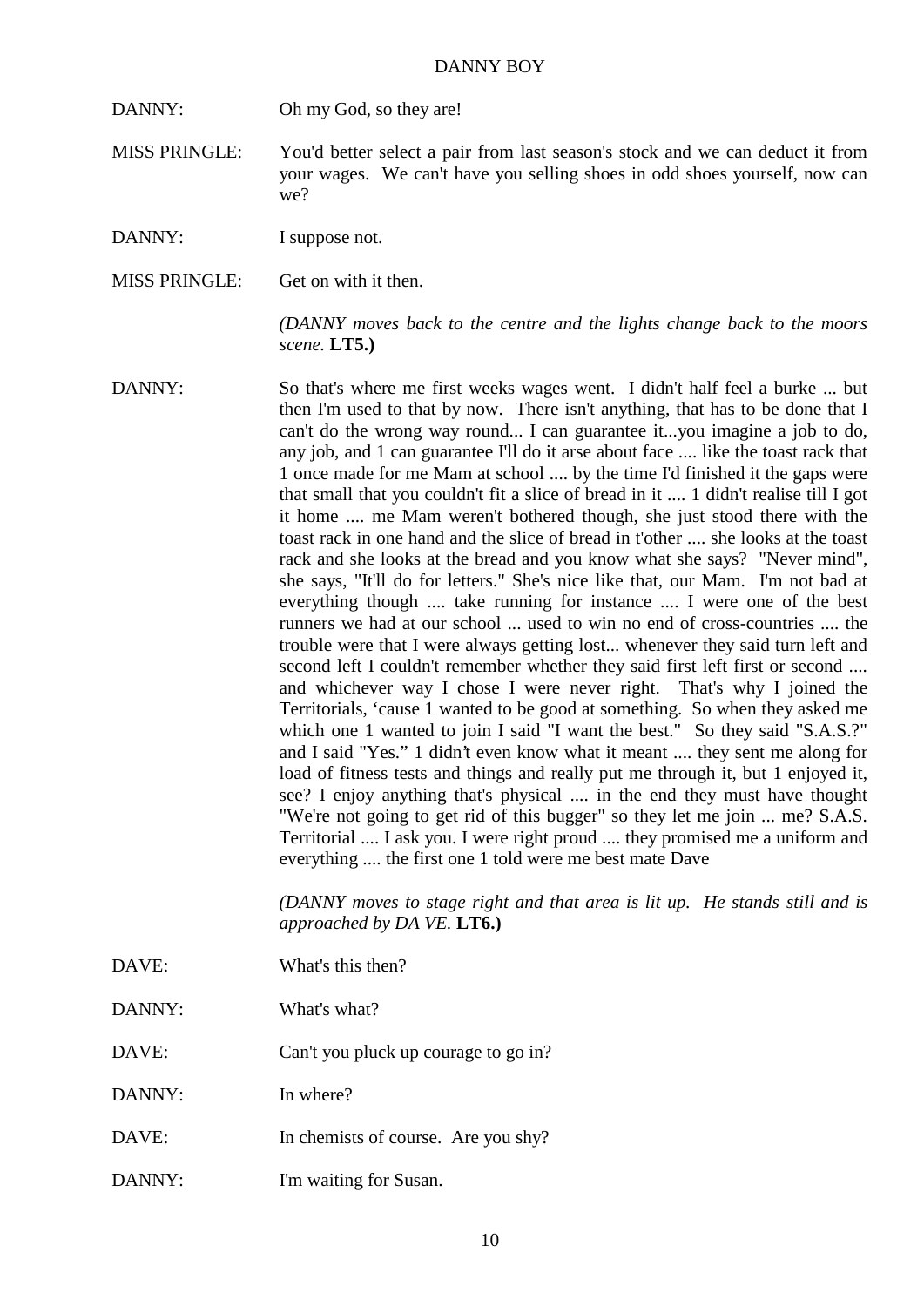| DAVE:  | <b>DANNY BOY</b><br>I'll bet you are  do you want me to go in for you?                                                                                                                                                                                                                                                                                                                                                                                                                                                                                                                                                    |
|--------|---------------------------------------------------------------------------------------------------------------------------------------------------------------------------------------------------------------------------------------------------------------------------------------------------------------------------------------------------------------------------------------------------------------------------------------------------------------------------------------------------------------------------------------------------------------------------------------------------------------------------|
| DANNY: | Eh?                                                                                                                                                                                                                                                                                                                                                                                                                                                                                                                                                                                                                       |
| DAVE:  | I'm not shy. How many do you want?                                                                                                                                                                                                                                                                                                                                                                                                                                                                                                                                                                                        |
| DANNY: | How many what?                                                                                                                                                                                                                                                                                                                                                                                                                                                                                                                                                                                                            |
| DAVE:  | Come off it, son, this is Dave you're talking to, you don't have to try to con me<br>never con a conner.                                                                                                                                                                                                                                                                                                                                                                                                                                                                                                                  |
| DANNY: | It's just your filthy mind.                                                                                                                                                                                                                                                                                                                                                                                                                                                                                                                                                                                               |
| DAVE:  | What's filthy about it? There's nothing filthy about my mind  a good honest<br>upright citizen I am  this bird were only telling me last night how upright I<br>were! Here did you hear this one about the bloke with a twitch in his eye? He<br>were arrested by the Police and when they told him to turn out his pockets he<br>had fourteen dozen contraceptives on him. You know what he says when they<br>asked him for an explanation? "You try walking into a chemists," he says,<br>"and asking for an aspirin when you've got an affliction like mine!" Do you<br>get it? Affliction? He had this twitch you see |
| DANNY: | All right.                                                                                                                                                                                                                                                                                                                                                                                                                                                                                                                                                                                                                |
| DAVE:  | Well don't strain yourself. What's up, have you found ten pence and lost a<br>quid?                                                                                                                                                                                                                                                                                                                                                                                                                                                                                                                                       |
| DANNY: | I were trying to work out how to tell our, Susan something.                                                                                                                                                                                                                                                                                                                                                                                                                                                                                                                                                               |
| DAVE:  | What're you going to tell her? Don't tell me  it's all off, you've found<br>yourself a rich young widow and you've seen the error of your ways?                                                                                                                                                                                                                                                                                                                                                                                                                                                                           |
| DANNY: | No.                                                                                                                                                                                                                                                                                                                                                                                                                                                                                                                                                                                                                       |
| DAVE:  | You can't go shopping with her on Saturday 'cause you're coming to the match<br>with me?                                                                                                                                                                                                                                                                                                                                                                                                                                                                                                                                  |
| DANNY: | No  I've joined the army                                                                                                                                                                                                                                                                                                                                                                                                                                                                                                                                                                                                  |
| DAVE:  | You've done what?                                                                                                                                                                                                                                                                                                                                                                                                                                                                                                                                                                                                         |
| DANNY: | Not the regulars, the Territorials.                                                                                                                                                                                                                                                                                                                                                                                                                                                                                                                                                                                       |
| DAVE:  | Part-time privates? What did you want to do a stupid thing<br>like that for?                                                                                                                                                                                                                                                                                                                                                                                                                                                                                                                                              |
| DANNY: | I just felt like it.                                                                                                                                                                                                                                                                                                                                                                                                                                                                                                                                                                                                      |
| DAVE:  | You did, did you? And what about your responsibilities?                                                                                                                                                                                                                                                                                                                                                                                                                                                                                                                                                                   |
| DANNY: | What responsibilities? You sound just like our Susan.                                                                                                                                                                                                                                                                                                                                                                                                                                                                                                                                                                     |
| DAVE:  | It's weekends when they go off playing soldiers - what about                                                                                                                                                                                                                                                                                                                                                                                                                                                                                                                                                              |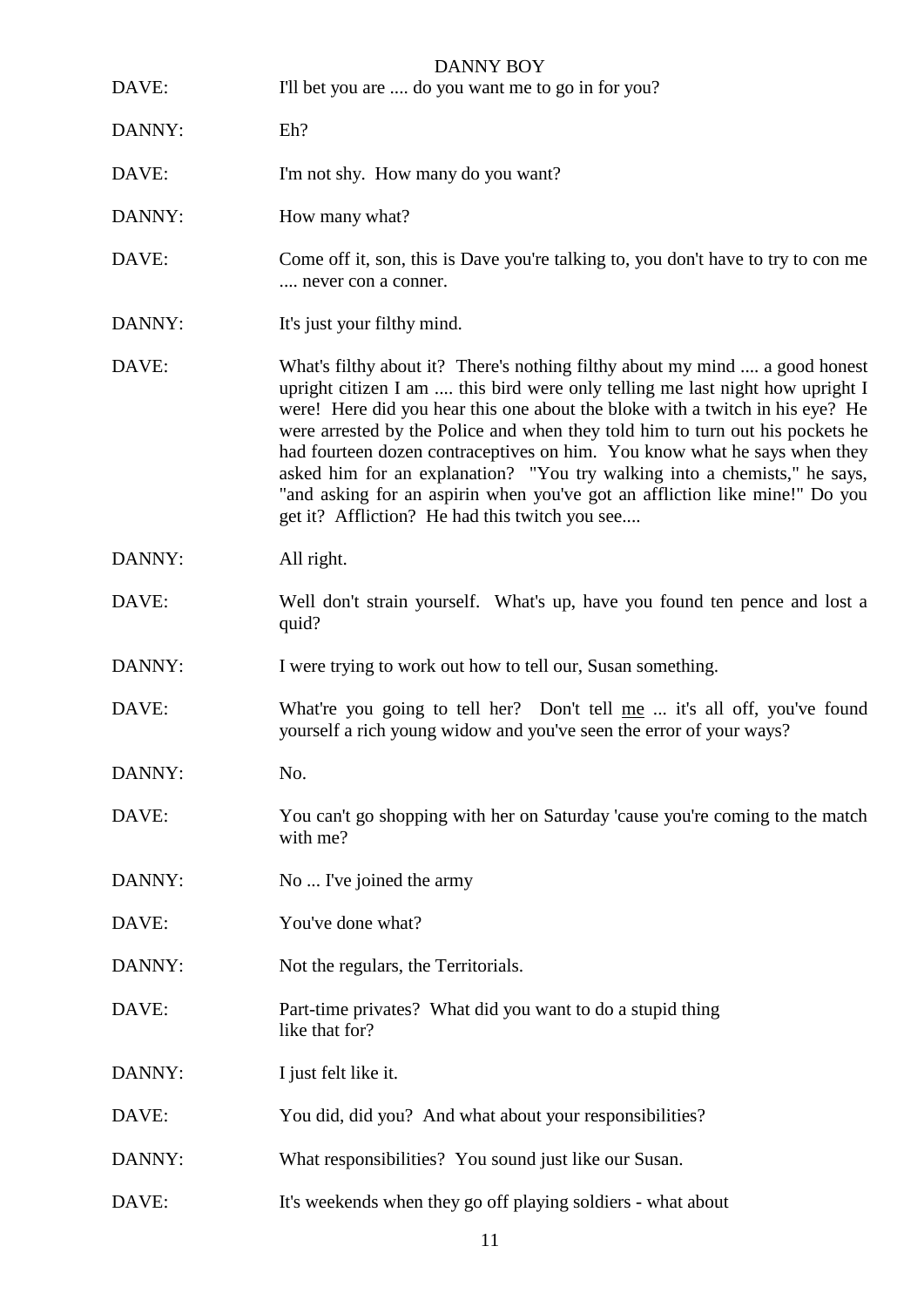|               | the lads?                                                                                                  |
|---------------|------------------------------------------------------------------------------------------------------------|
| DANNY:        | They'll have to get by without me.                                                                         |
| DAVE:         | Without the star winger? Come off it.                                                                      |
| DANNY:        | It's only occasional weekends, I can play some weeks.                                                      |
| DAVE:         | They won't like, it'll put your team place in jeopardy.                                                    |
| DANNY:        | There's got to be more to Sunday mornings than chasing a piece of leather<br>round a football pitch.       |
| DAVE:         | What will Susan say?                                                                                       |
| DANNY:        | Not a lot.                                                                                                 |
| DAVE:         | Do you get paid for it?                                                                                    |
| DANNY:        | As long as you do so many a year.                                                                          |
| DAVE:         | Do you get to drive a tank? I've always wanted to drive a<br>tank.                                         |
| DANNY:        | There's more to it than tank driving  you've got to learn radio electronics,<br>map reading, , rifle drill |
| DAVE:         | Rifle drill? Sounds dangerous to me playing with guns.                                                     |
| DANNY:        | It's not dangerous. Do you think I'd be doing it if it were<br>dangerous?                                  |
| DAVE:         | And that's what you want to do at weekends? I can think of better things to do<br>with me time.            |
| DANNY:        | I'll bet you can. (Sees Susan approaching.) Look out, here<br>she comes  Hello love.                       |
|               | (Enter SUSAN, pecking DANNY on the cheek and ignoring DA VE.)                                              |
| SUSAN:        | Hello Danny. (Coldly.) Dave.                                                                               |
| DAVE:         | All right Susan? Danny were just telling me about some news he had for you.                                |
| SUSAN:        | News? What news?                                                                                           |
| DAVE:         | I think I'd better be getting along  leave you two love birds together.                                    |
|               | $(Exit\ DA\ VE.)$                                                                                          |
| DANNY:        | ( <i>To retreating DA VE.</i> ) You just wait.                                                             |
| <b>SUSAN:</b> | What was he on about? What news?                                                                           |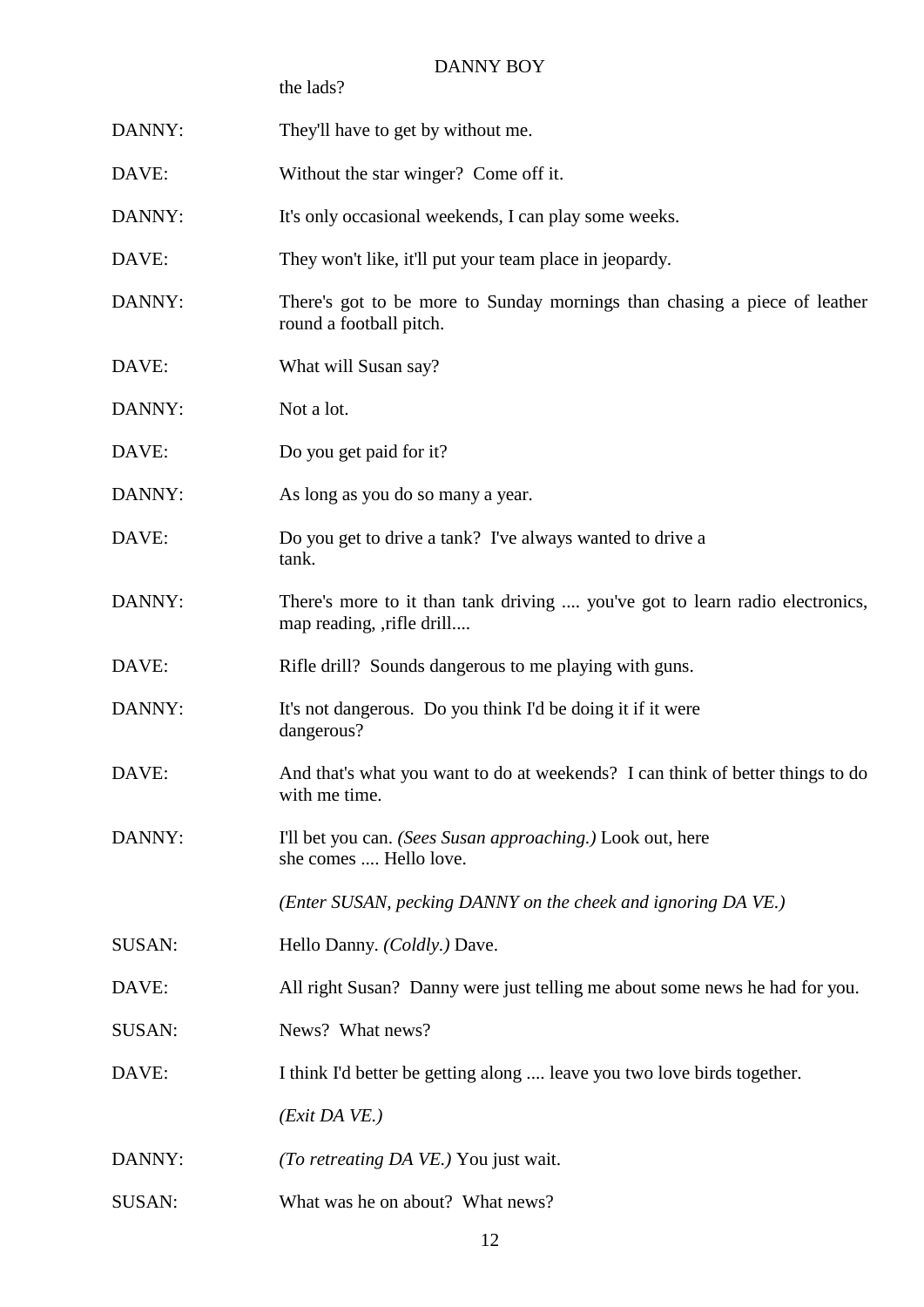| DANNY:        | It's nothing. Can we walk for a bit?                                                                                                         |
|---------------|----------------------------------------------------------------------------------------------------------------------------------------------|
| SUSAN:        | Walk where?                                                                                                                                  |
| DANNY:        | Anywhere as long as we get away from here.                                                                                                   |
|               | (They move slightly.)                                                                                                                        |
| SUSAN:        | What's got into you?                                                                                                                         |
| DANNY:        | Nothing, I'm perfectly all right.                                                                                                            |
| SUSAN:        | What was Dave on about? What news?                                                                                                           |
| DANNY:        | All right. I did have something to tell you but 1 were going<br>to break it to you more gently.                                              |
| <b>SUSAN:</b> | Well go on then, I'm waiting.                                                                                                                |
| DANNY:        | Remember me saying I were going to look for a spare time<br>job?                                                                             |
| <b>SUSAN:</b> | Yes, you said you fancied being a barman or something like that.                                                                             |
| DANNY:        | That's right.                                                                                                                                |
| <b>SUSAN:</b> | Well, we'll need all the money we can get if we're going to<br>raise that deposit.                                                           |
| DANNY:        | Well it's the something I've got.                                                                                                            |
| SUSAN:        | What "something?"                                                                                                                            |
| DANNY:        | ( <i>Hesitating.</i> ) I've joined the Territorials.                                                                                         |
| SUSAN:        | The what?                                                                                                                                    |
| DANNY:        | The Territorials.                                                                                                                            |
| SUSAN:        | That's the army isn't it?                                                                                                                    |
| DANNY:        | Yes, but it's not full time  only part-time, at weekends.                                                                                    |
| <b>SUSAN:</b> | What? Every weekend?                                                                                                                         |
| DANNY:        | No not 'every', only odd ones. 1 knew you'd take it the<br>wrong way.                                                                        |
| <b>SUSAN:</b> | Which way do you expect me to take it? Why didn't you discuss it with me<br>first? You said we were going to discuss everything from now on. |
|               |                                                                                                                                              |

DANNY: I was going to discuss it.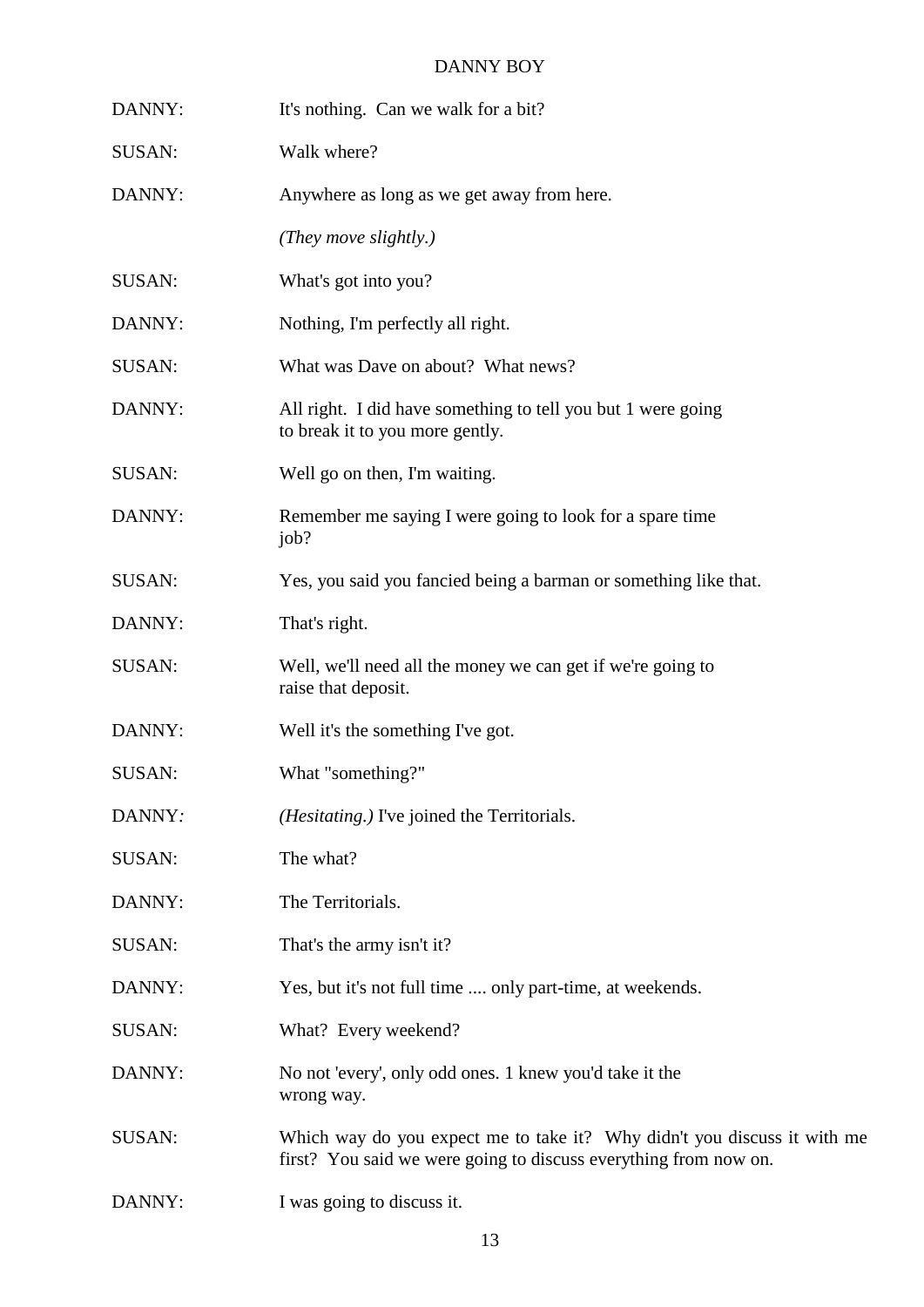| <b>SUSAN:</b> | Oh aye  after the event. You've done it now, signed your life away I<br>suppose. How many weekends is it, this Territorial thing?                    |
|---------------|------------------------------------------------------------------------------------------------------------------------------------------------------|
| DANNY:        | Only twelve.                                                                                                                                         |
| <b>SUSAN:</b> | Only?                                                                                                                                                |
| DANNY:        | And you have to go on so many exercises.                                                                                                             |
| <b>SUSAN:</b> | And what am I doing while you're away playing soldiers?                                                                                              |
| DANNY:        | It's not "playing soldiers." That's just what Dave said.<br>It's fulfilling an important role in the defence of this country.                        |
| SUSAN:        | You sound just like one of them adverts on the tele<br>"Join the Army and see the world!"                                                            |
| DANNY:        | You do so, even in the Territorials  you sometimes get a<br>chance to go overseas.                                                                   |
| SUSAN:        | Overseas now is it?                                                                                                                                  |
| DANNY:        | That's only later on after you've been trained  I've got<br>to learn all kinds of things yet.                                                        |
| <b>SUSAN:</b> | I see. And what happens if there's a war then? Where does<br>that put you?                                                                           |
| DANNY:        | You're just the reserve, the standby. They don't send you<br>to the front line or anything.                                                          |
| .SUSAN:       | Don't they?                                                                                                                                          |
| DANNY:        | No.                                                                                                                                                  |
| <b>SUSAN:</b> | Well what's the point in training you then?                                                                                                          |
| DANNY:        | Well you've got to be as good as regulars, haven't you, just in case?                                                                                |
| <b>SUSAN:</b> | Just in case? I see. I wish you'd asked me first.                                                                                                    |
| DANNY:        | Why should I have to ask you?                                                                                                                        |
| <b>SUSAN:</b> | I should have thought that would have been obvious<br>here you are going off leaving me every weekend                                                |
| DANNY:        | It's not every                                                                                                                                       |
| <b>SUSAN:</b> | No matter  You're still going away and I'm to hang about<br>like I don't know what waiting for you to come home  shouldn't I have some<br>say in it? |